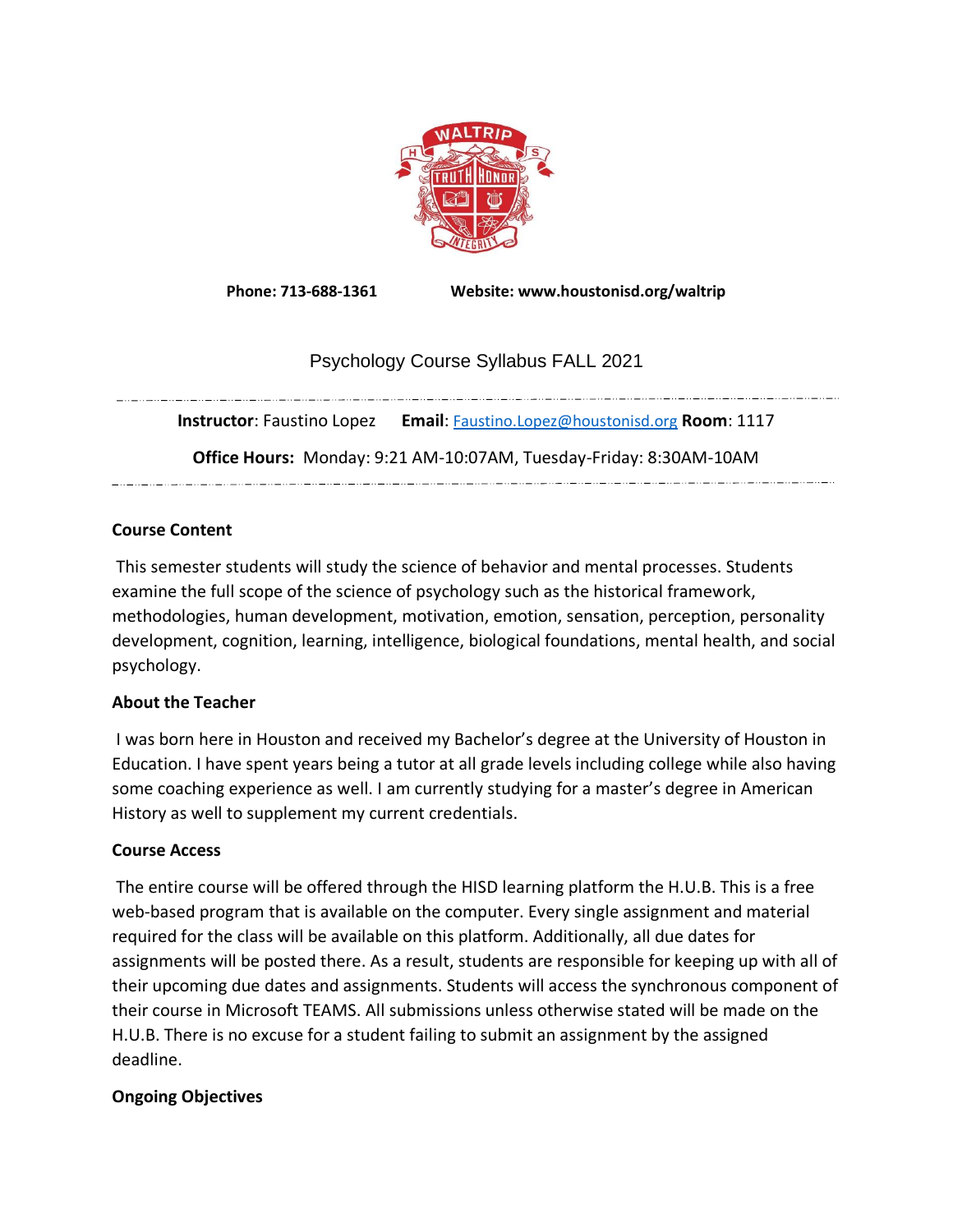By the end of the course, the student shall be able to:

- Analyze various concepts in Psychology
- Evaluate credibility of psychological studies
- Use the scientific method to reason with theories
- Understand Human interaction and motives

#### **Attendance and Participation**

Attendance and participation are required; it is difficult to learn the content if you are not present in class. You class participation and attendance can be a deciding factor if your class average straddles two grades. Be sure to see me about any missed work if you are absent.

#### **Classroom Norms**

- Respect the educational process at all times please
- Dress appropriately
- Respect everyone's point of view
- Stay present and engaged
- Maintain a safe space
- Read directions carefully

#### **Student Expectations**

- I will respect all students and I expect the same respect in return. This means no profanity, or explicit behavior will be tolerated.
- Students will be expected to be prepared before coming to class.
- Students will be expected to participate in class. It is okay to have wrong answers. It is okay to ask questions for clarification. It is okay to ask for more time, however, all students are expected to participate.
- Talking will not be permitted when the teacher is in the classroom and talking. There will be plenty of time for collaborative group work in which talking will be permitted. If you are talking, I expect it to be related to the course.
- Students are expected to submit original work on all assignments. Cheating of any sort is unacceptable and will result in a zero for the assignment, quiz or test in which the student was caught cheating.